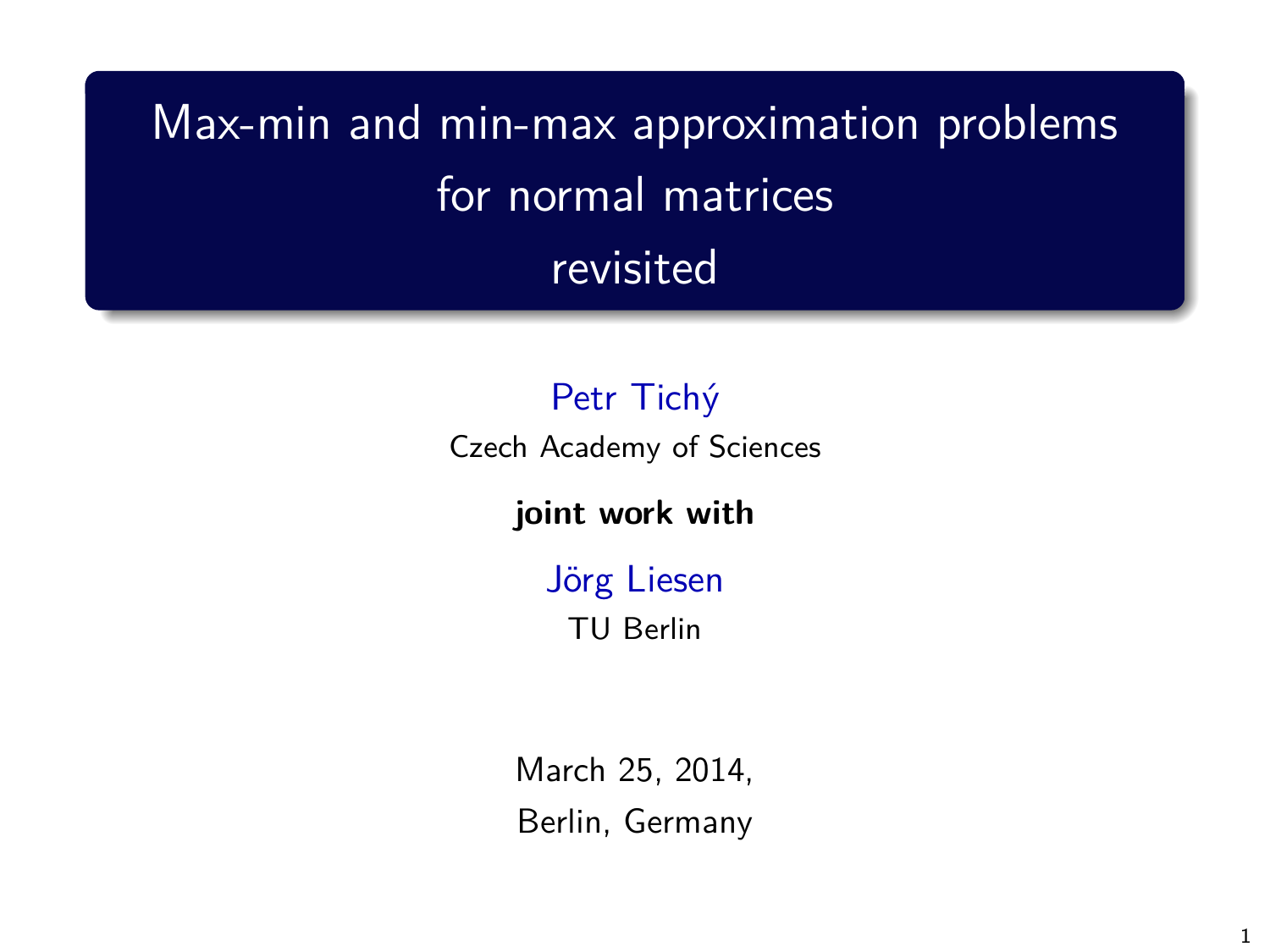$\mathbf{A}x = b$ ,  $\mathbf{A} \in \mathbb{C}^{n \times n}$  is nonsingular,  $b \in \mathbb{C}^n$ ,

 $x_0 = 0$  and  $||b|| = 1$  for simplicity.

GMRES computes  $x_k \in \mathcal{K}_k(\mathbf{A}, b)$  such that  $r_k \equiv b - \mathbf{A}x_k$  satisfies

$$
||r_k|| = \min_{p \in \pi_k} ||p(\mathbf{A})b||
$$
 (GMRES)  
\n
$$
\leq \max_{||b||=1} \min_{p \in \pi_k} ||p(\mathbf{A})b||
$$
 (worst-case GMRES)  
\n
$$
\leq \min_{p \in \pi_k} ||p(\mathbf{A})||
$$
 (ideal GMRES)

where  $\pi_k = \text{degree} \leq k$  polynomials with  $p(0) = 1$ .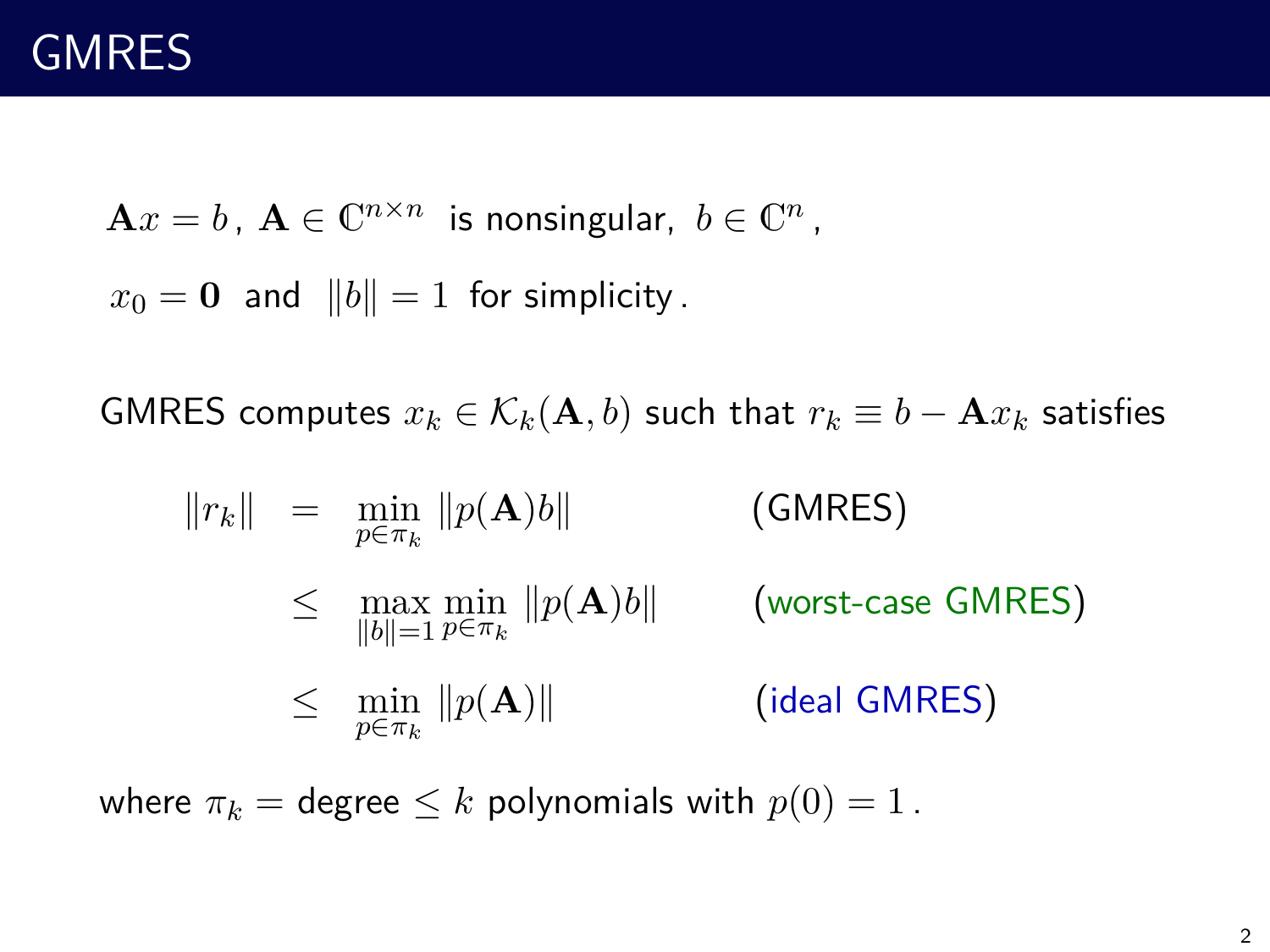$$
\max_{\|b\|=1}\min_{p\in\pi_k}\|p(\mathbf{A})b\|\ \le\ \min_{p\in\pi_k}\|p(\mathbf{A})\|
$$

They are **equal** if **A** is **normal**.

[Greenbaum, Gurvits '94; Joubert '94].

The inequality can be **strict** if **A** is **non-normal**. [Toh '97; Faber, Joubert, Knill, Manteuffel '96].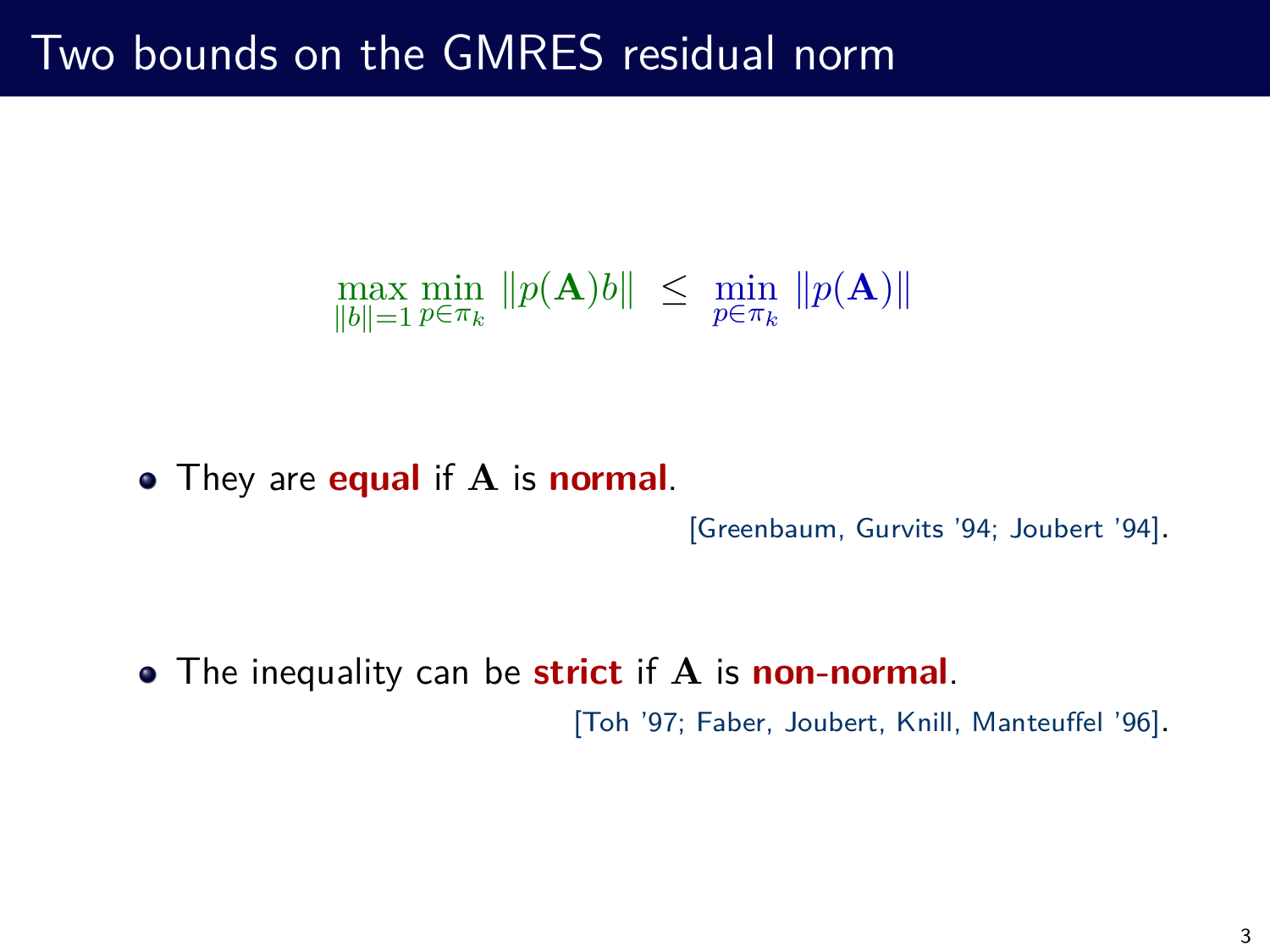# How to prove the equality for normal matrices?

If **A** is normal, then

$$
\max_{\|b\|=1} \min_{p \in \pi_k} \|p(\mathbf{A})b\| = \min_{p \in \pi_k} \|p(\mathbf{A})\|.
$$

- [Joubert '94] Proof using analytic methods of **optimization theory**, for real or complex data, only in the GMRES context.
- [Greenbaum, Gurvits '94]: Proof based mostly on **matrix theory**, only for real data but in a more general form.
- Is there a straightforward proof that uses, e.g., known classical results of **approximation theory**?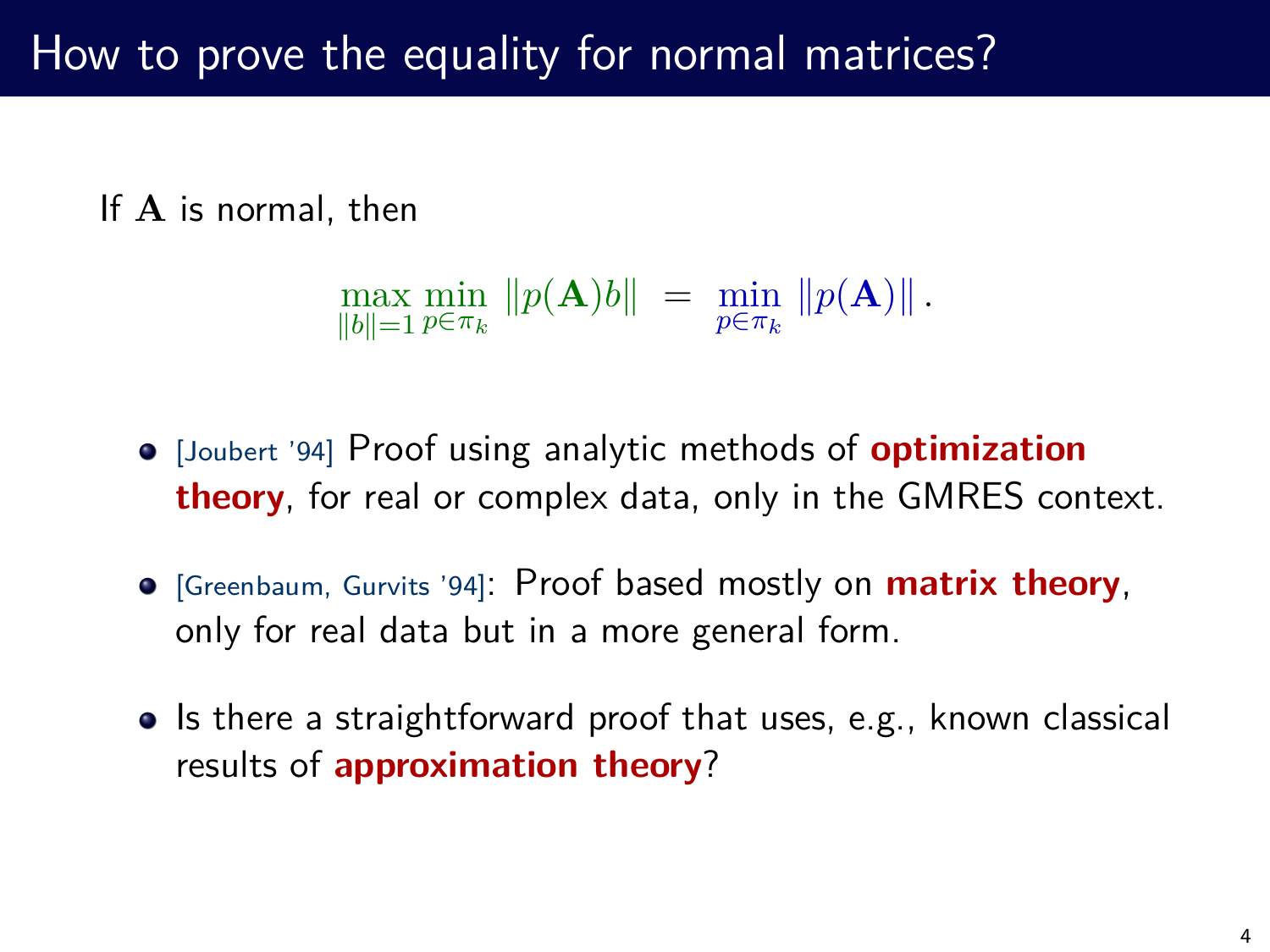[Normal matrices and classical approximation problems](#page-5-0)

[Best polynomial approximation for](#page-7-0) *f* on Γ





[Connection to results by Greenbaum and Gurvits](#page-13-0)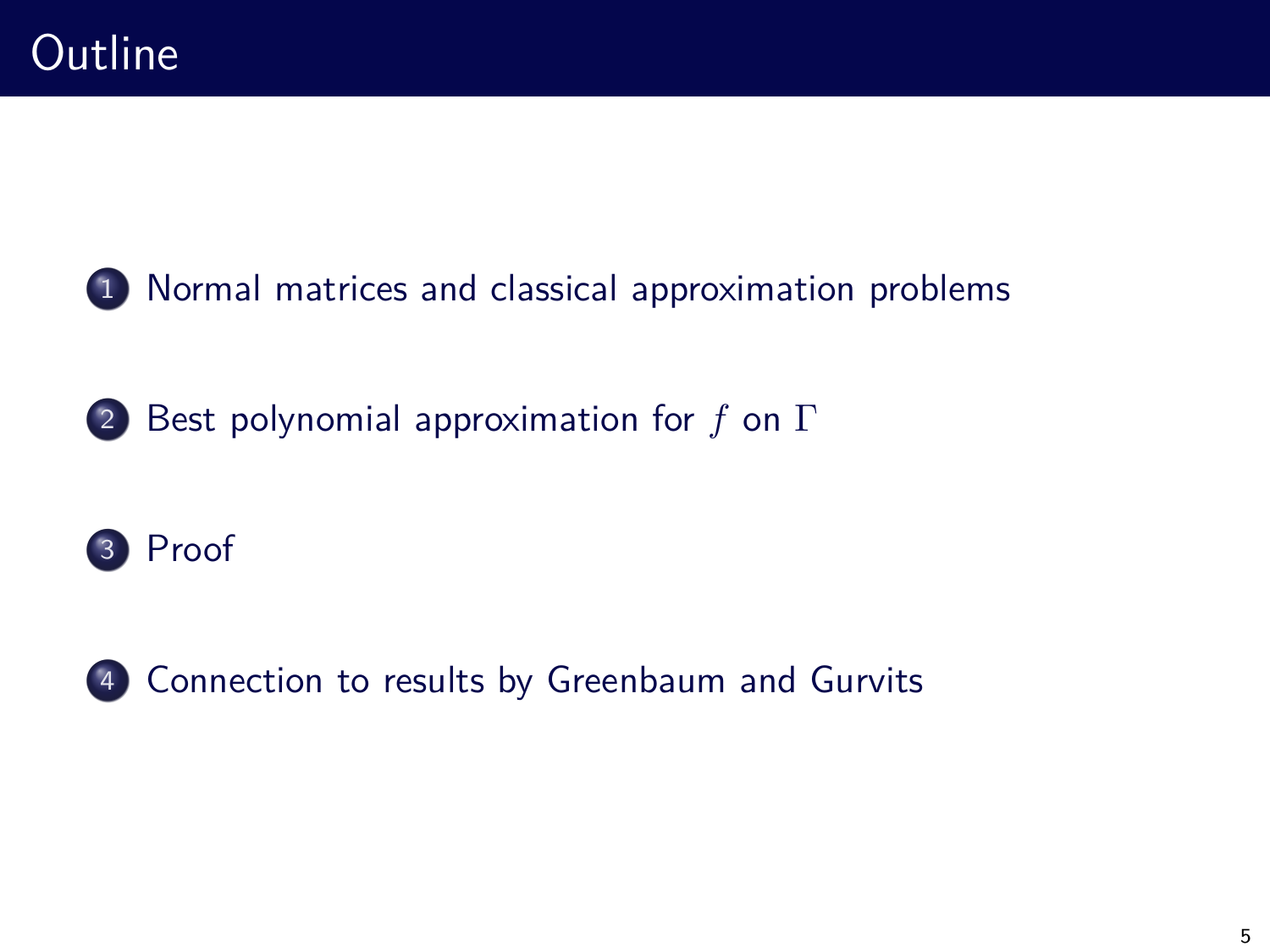## Link to classical approximation problems

- $\mathbf{A}$  is normal iff  $\mathbf{A} = \mathbf{Q} \mathbf{\Lambda} \mathbf{Q}^*$ ,  $\mathbf{Q}^* \mathbf{Q} = \mathbf{I}$ .
- $\bullet \Gamma \equiv {\lambda_1, \ldots, \lambda_n}$  is the set of eigenvalues of **A**.
- For any function *g* defined on Γ denote

$$
||g||_{\Gamma} \equiv \max_{z \in \Gamma} |g(z)|.
$$

•  $p \in \pi_k$  means

<span id="page-5-0"></span>
$$
p(z) = 1 - \sum_{i=1}^{k} \alpha_i z^i.
$$

**•** Then

$$
\min_{p \in \pi_k} ||p(\mathbf{A})|| = \min_{p \in \pi_k} ||\mathbf{Q}p(\mathbf{\Lambda})\mathbf{Q}^*|| = \min_{p \in \pi_k} \max_{\lambda_i} |p(\lambda_i)|
$$

$$
= \min_{\alpha_1, ..., \alpha_k} \left\| 1 - \sum_{i=1}^k \alpha_i z^i \right\|_{\Gamma}.
$$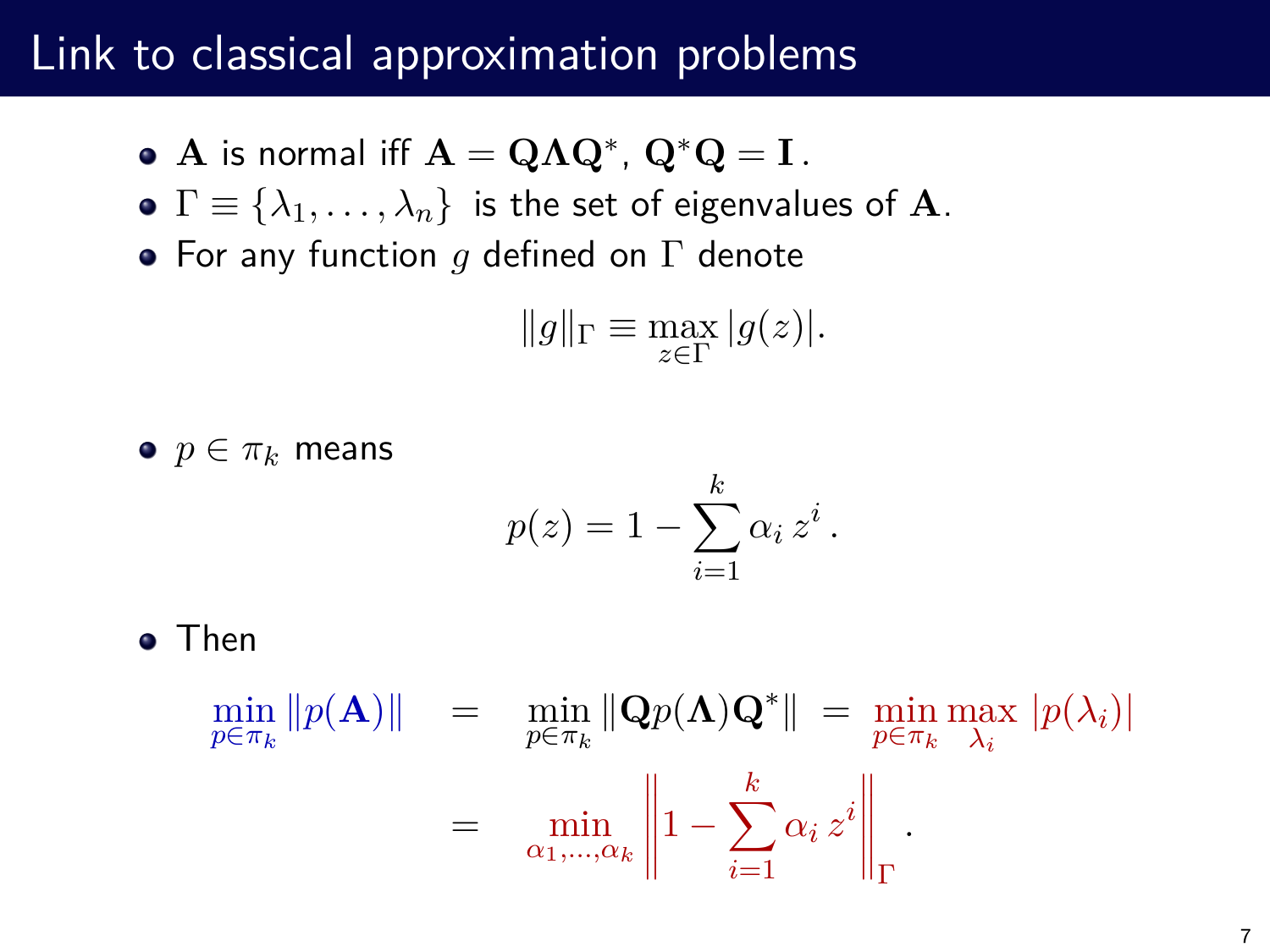## Generalization

Instead of 1 we consider a general **function** *f* defined on Γ. Instead of  $\{z^{i}\}_{i=1}^{k}$  we consider general **basis functions**  $\varphi_{i}$ . We ask whether

$$
\max_{\|b\|=1}\min_{p\in\mathcal{P}_k}\|f(\mathbf{A})b-p(\mathbf{A})b\| = \min_{p\in\mathcal{P}_k}\|f(\mathbf{A})-p(\mathbf{A})\|
$$

where **A** is normal and *p* is of the form

$$
p(z) = \sum_{i=1}^{k} \alpha_i \varphi_i(z) \in \mathcal{P}_k.
$$

- A comment on  $\mathbb R$  versus  $\mathbb C \to$  coefficients  $\alpha_i.$
- As in the previous

$$
\min_{p \in \mathcal{P}_k} \|f(\mathbf{A}) - p(\mathbf{A})\| = \min_{p \in \mathcal{P}_k} \|f(z) - p(z)\|_{\Gamma}.
$$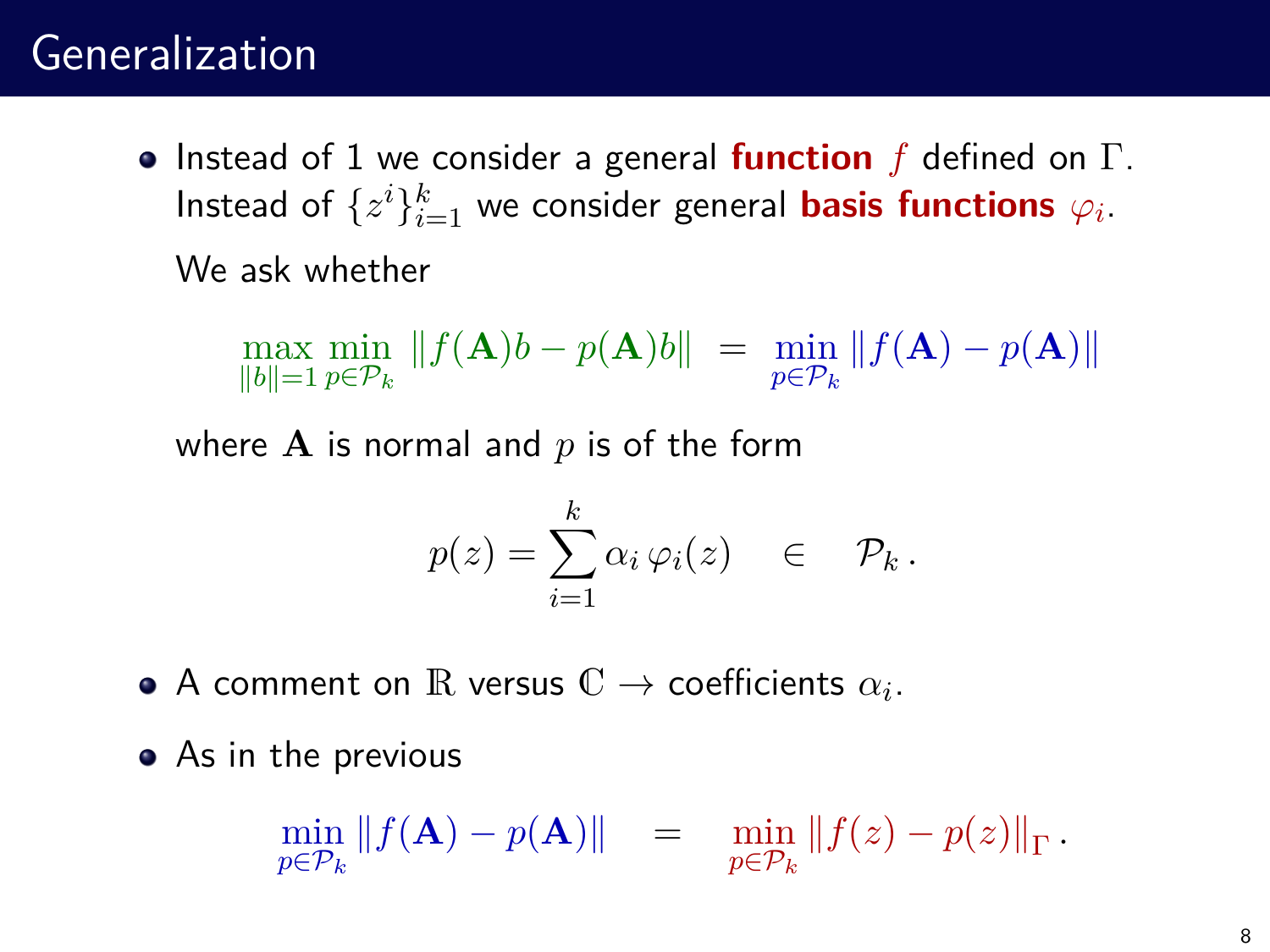$p_* \in \mathcal{P}_k$  is a **polynomial of best approximation** for *f* on  $\Gamma$  when

<span id="page-7-0"></span>
$$
||f - p_*||_{\Gamma} = \min_{p \in \mathcal{P}_k} ||f - p||_{\Gamma}.
$$

For  $p \in \mathcal{P}_k$ , define

$$
\Gamma(p) \ \equiv \ \{ z \in \Gamma : \ |f(z) - p(z)| = \|f - p\|_{\Gamma} \}.
$$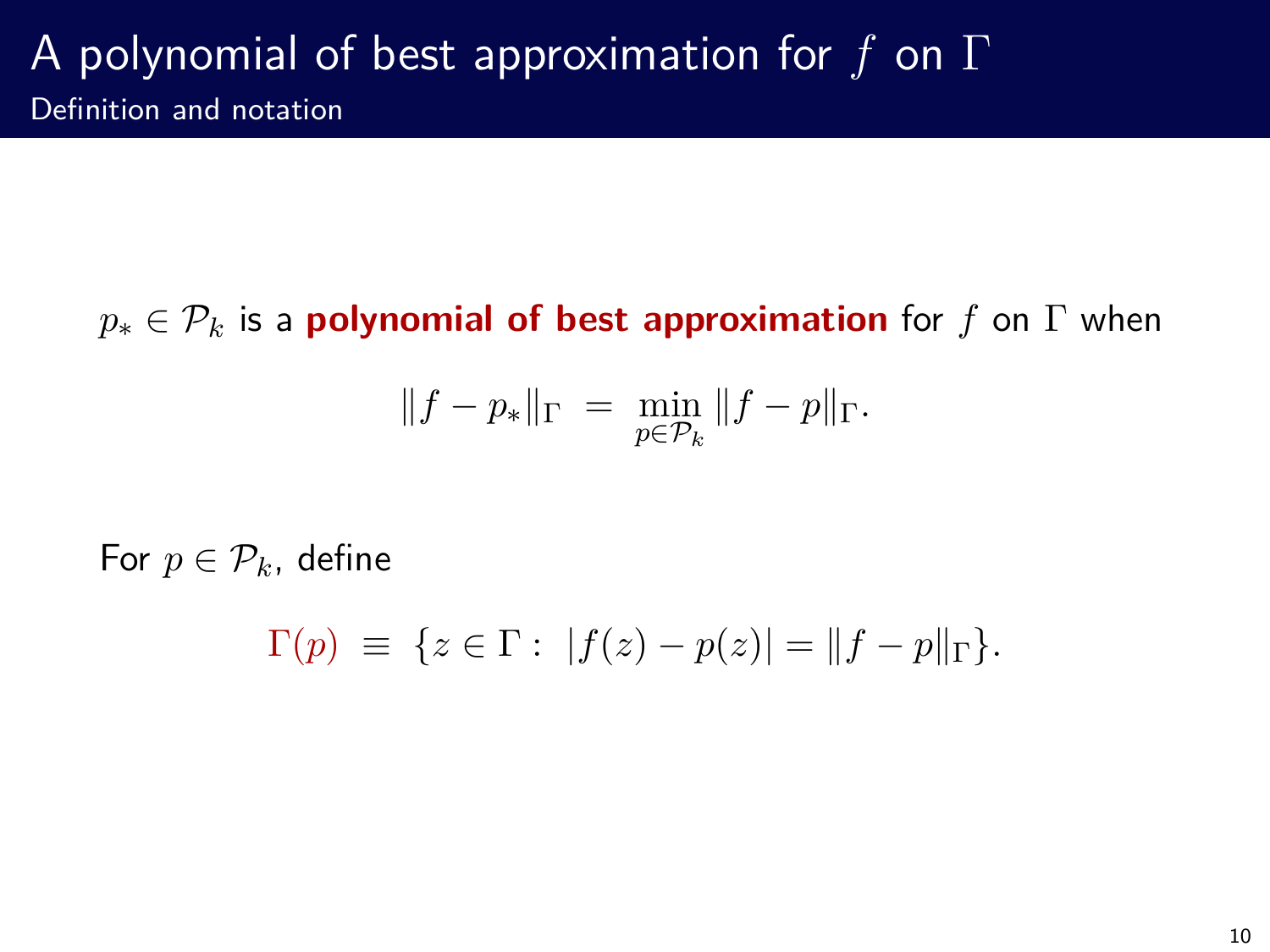## Characterization of best approximation for *f* on Γ

[Chebyshev, Berstein, de la Vallée Poussin, Haar, Remez, Zuhovicki˘ı, Kolmogorov] [Rivlin, Shapiro '61], [Lorentz '86]

Characterization theorem (complex case)

*p*<sup>∗</sup> ∈ P*<sup>k</sup>* is **a polynomial of best approximation** for *f* on Γ **if and only if**

there exist  $\ell$  points  $\mu_i \in \Gamma(p_*)$  where  $1 \leq \ell \leq 2k+1$ , and  $\ell$  real numbers  $\omega_1, \ldots, \omega_\ell > 0$  with  $\omega_1 + \cdots + \omega_\ell = 1$ , such that

$$
\sum_{j=1}^{\ell} \omega_j \overline{p(\mu_j)} [f(\mu_j) - p_*(\mu_j)] = 0, \quad \forall \ p \in \mathcal{P}_k.
$$

Denote

$$
\delta \equiv ||f - p_*||_{\Gamma} = |f(\mu_j) - p_*(\mu_j)|, \qquad j = 1, \ldots, \ell.
$$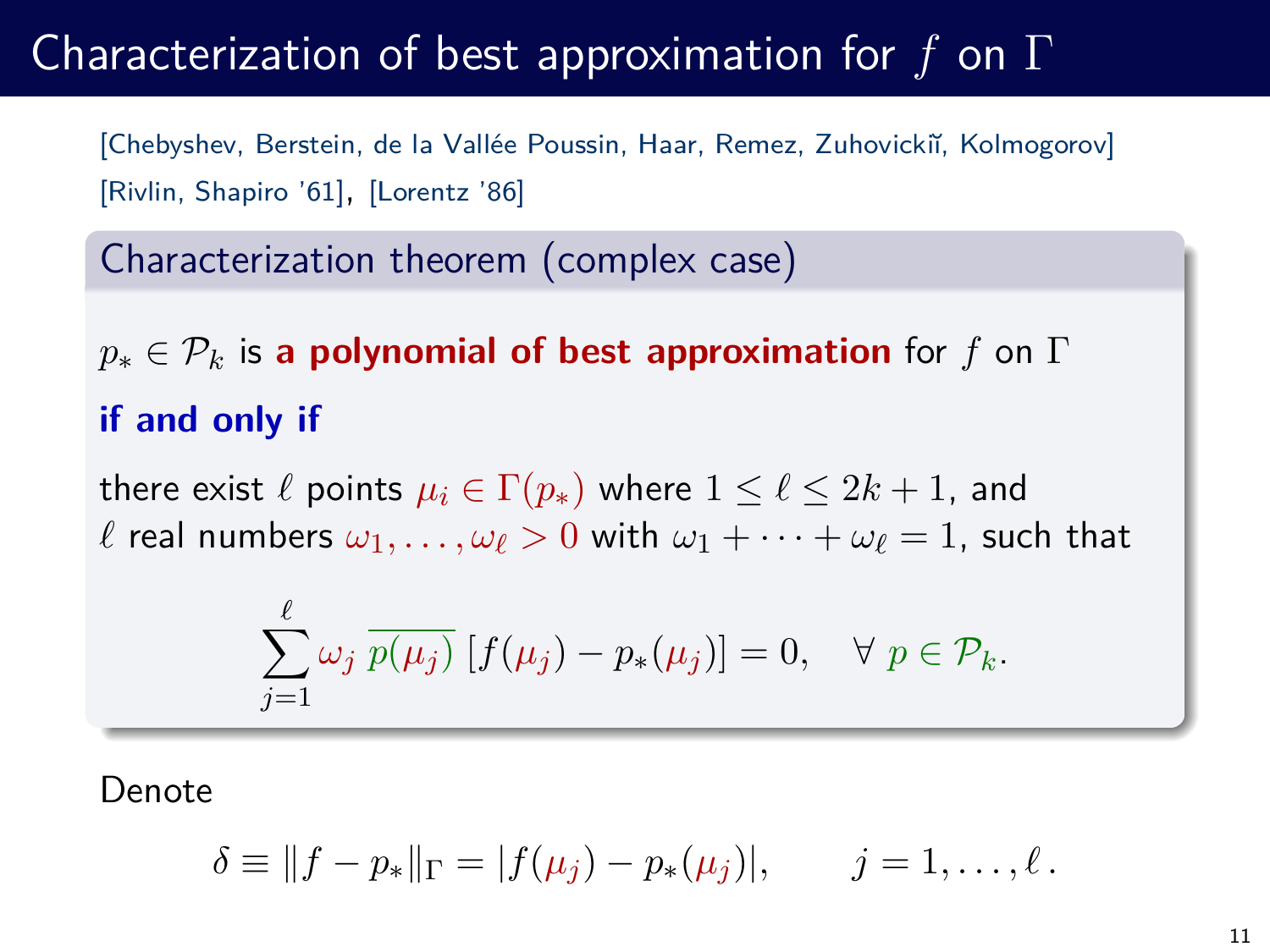# Proof I

It suffices to prove that

$$
\max_{\|b\|=1} \min_{p \in \mathcal{P}_k} \|f(\mathbf{A})b - p(\mathbf{A})b\| \geq \min_{p \in \mathcal{P}_k} \|f(\mathbf{A}) - p(\mathbf{A})\|
$$
  
= 
$$
\min_{p \in \mathcal{P}_k} \|f(z) - p(z)\|_{\Gamma}.
$$

From the previous,

<span id="page-9-0"></span>
$$
0 = \sum_{j=1}^{\ell} \omega_j \overline{p(\mu_j)} [f(\mu_j) - p_*(\mu_j)] \quad \forall \ p \in \mathcal{P}_k.
$$

Let  $\lambda_j$  be numbered such that  $\lambda_j = \mu_j$ ,  $j = 1, \ldots, \ell$ . Define  $\xi \equiv \left[ \sqrt{\omega_1}, \ldots, \sqrt{\omega_\ell}, 0, \ldots, 0 \right]^T$  and  $w = \mathbf{Q} \xi$ .

Then

$$
\sum_{j=1}^{\ell} \omega_j \overline{p(\mu_j)} [f(\mu_j) - p_*(\mu_j)] = \xi^H p(\mathbf{\Lambda})^H [f(\mathbf{\Lambda}) - p_*(\mathbf{\Lambda})] \xi
$$
  
= 
$$
w^H p(\mathbf{\Lambda})^H [f(\mathbf{\Lambda}) - p_*(\mathbf{\Lambda})] w.
$$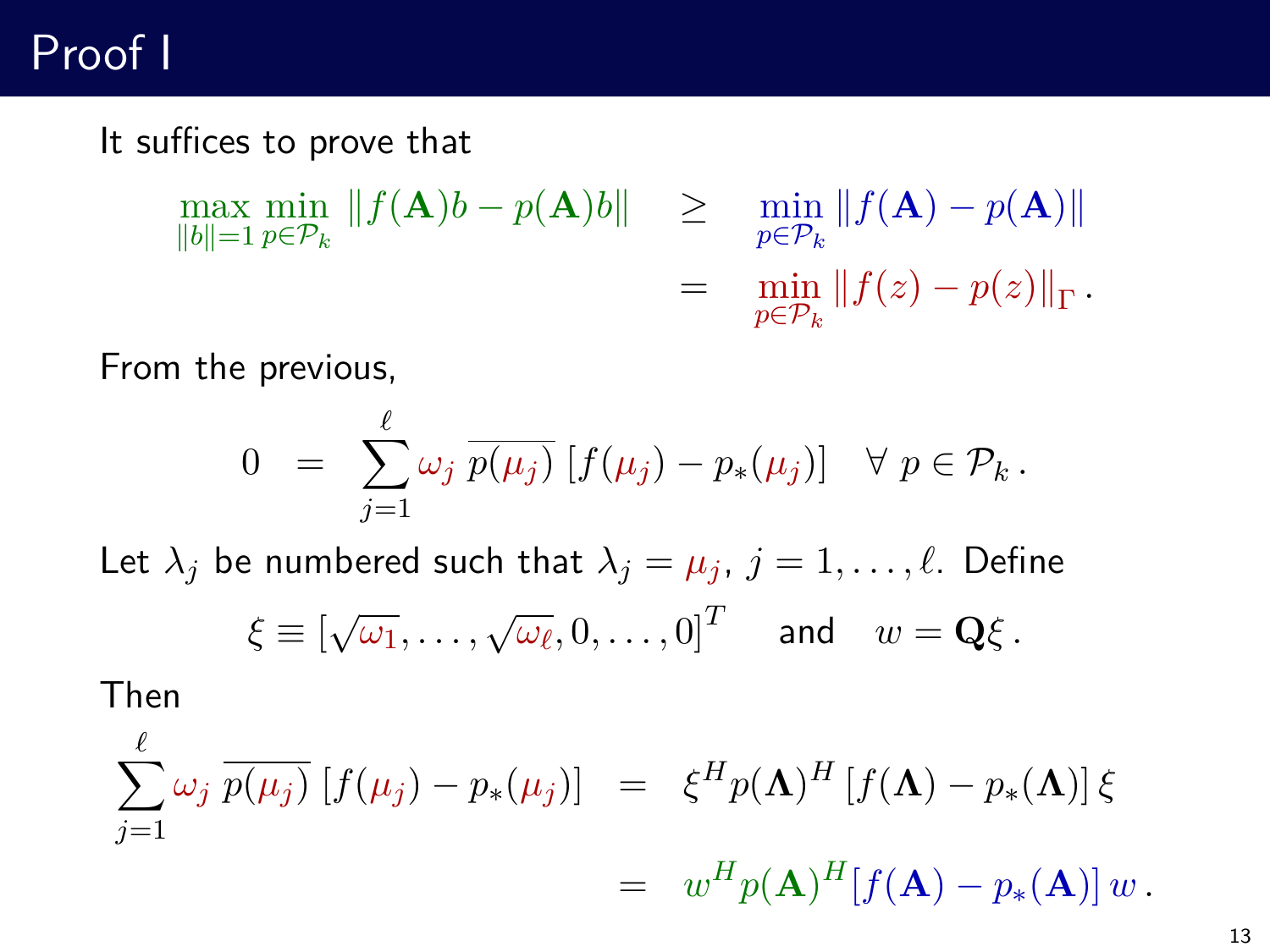# Proof II

In other words,

$$
f(\mathbf{A})w - p_*(\mathbf{A})w \perp p(\mathbf{A})w, \quad \forall \ p \in \mathcal{P}_k,
$$

or, equivalently,

$$
|| f(\mathbf{A})w - p_*(\mathbf{A})w|| = \min_{p \in \mathcal{P}_k} ||f(\mathbf{A})w - p(\mathbf{A})w||.
$$

## Moreover

$$
||f(\mathbf{A})w - p_*(\mathbf{A})w||^2 = ||[f(\mathbf{A}) - p_*(\mathbf{A})] \xi||^2
$$
  
= 
$$
\sum_{j=1}^{\ell} \xi_j^2 |f(\mu_j) - p_*(\mu_j)|^2
$$
  
= 
$$
\sum_{j=1}^{\ell} \omega_j \delta^2 = \delta^2
$$
  
= 
$$
||f(\mathbf{A}) - p_*(\mathbf{A})||^2.
$$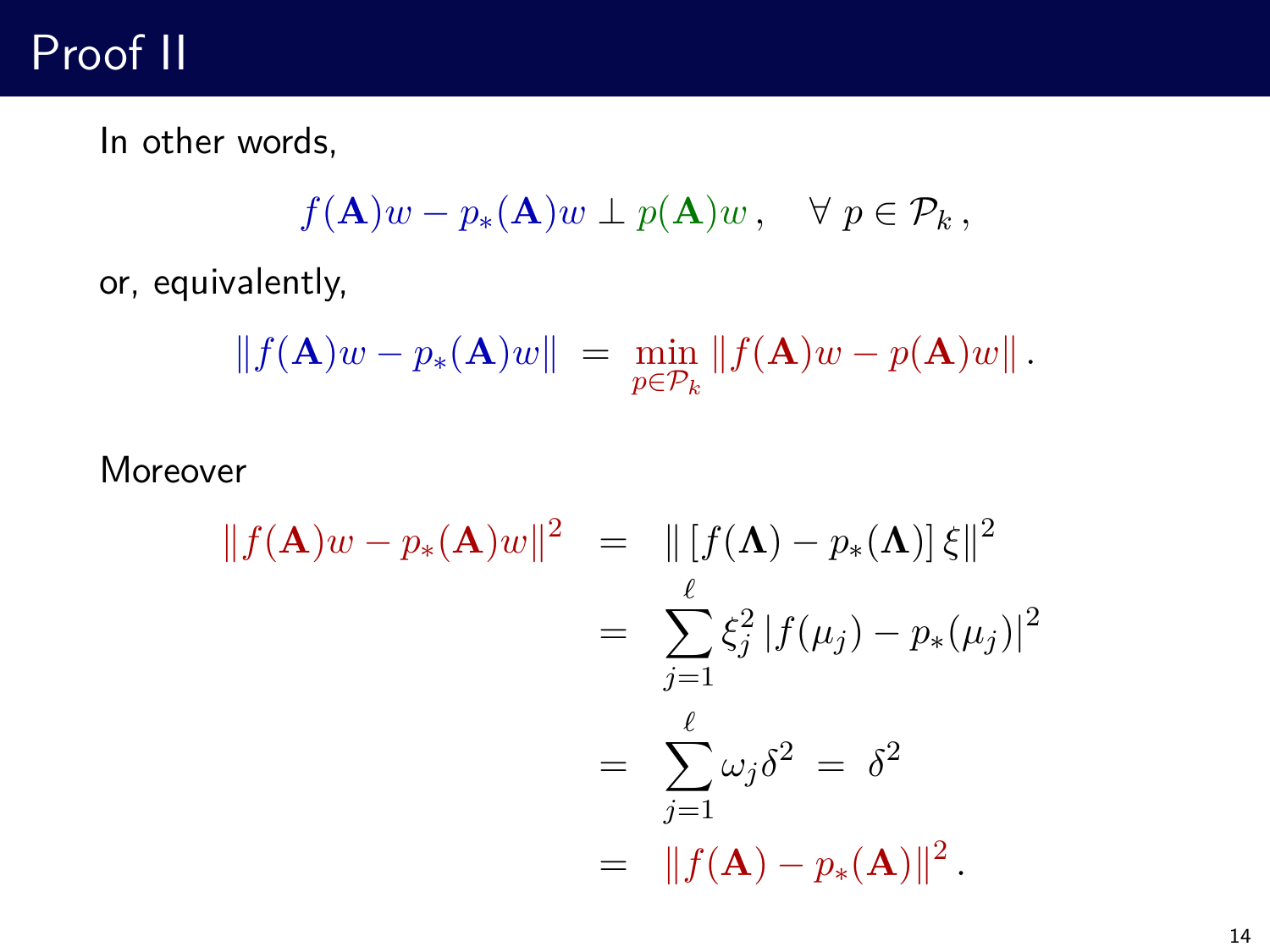# Proof III

In summary, for  $p_* \in \mathcal{P}_k$  we have constructed  $w \in \mathbb{C}^n$  such that

$$
\min_{p \in \mathcal{P}_k} ||f(\mathbf{A}) - p(\mathbf{A})|| = ||f(\mathbf{A}) - p_*(\mathbf{A})||
$$
  
\n
$$
= ||f(\mathbf{A})w - p_*(\mathbf{A})w||^2
$$
  
\n
$$
= \min_{p \in \mathcal{P}_k} ||f(\mathbf{A})w - p(\mathbf{A})w||
$$
  
\n
$$
\leq \max_{||b||=1} \min_{p \in \mathcal{P}_k} ||f(\mathbf{A})b - p(\mathbf{A})b||.
$$

The proof for **complex A** is finished.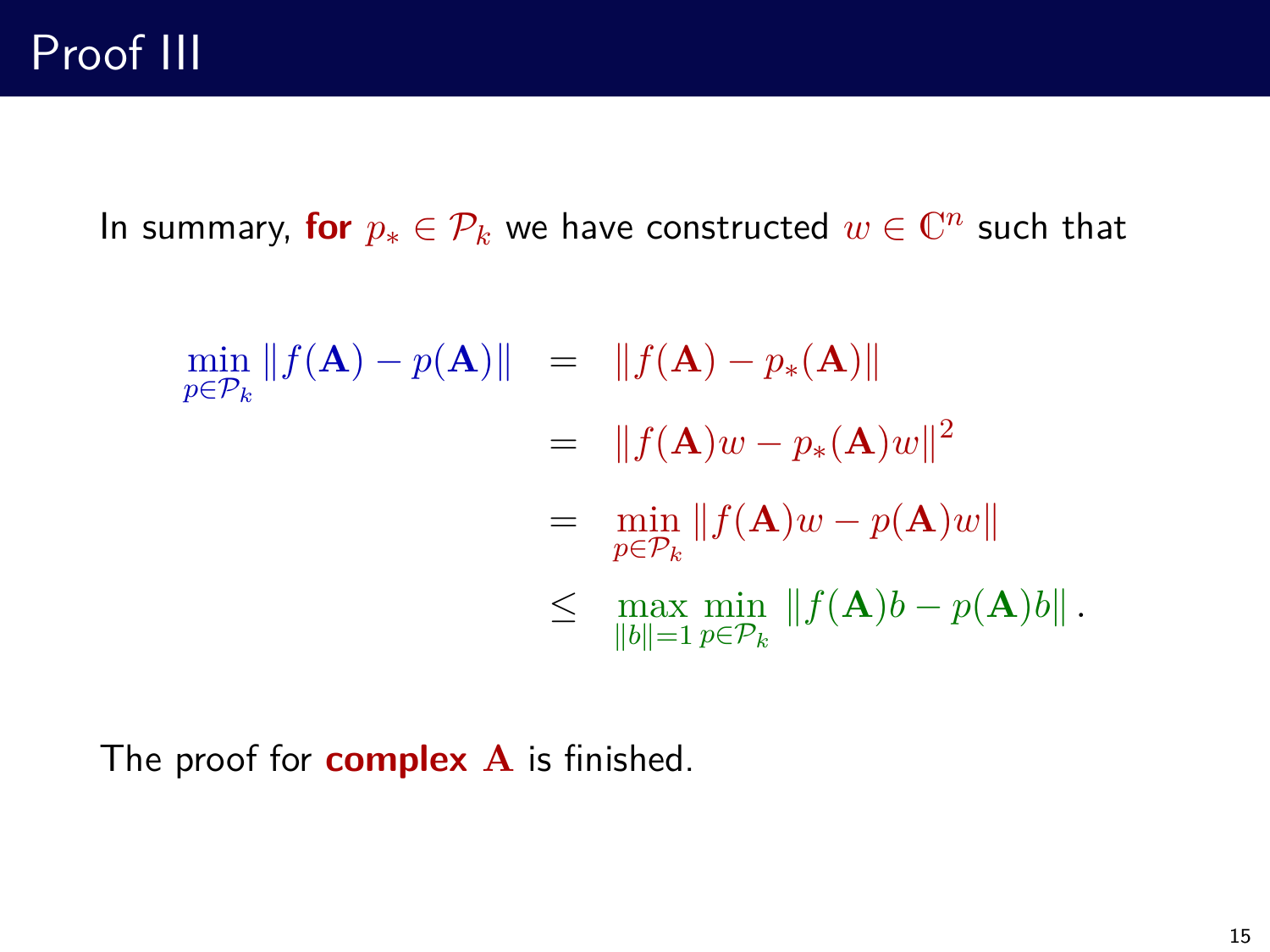- Assume that  $A$ ,  $f(A)$  and  $\varphi_i(A)$  are real. We look for a polynomial of a best approximation with **real coefficients**.
- **Technical problem**: **A** can have **complex eigenvalues** but we look for a **real vector** *b* that maximizes

$$
\min_{p \in \mathcal{P}_k} \|f(\mathbf{A})b - p(\mathbf{A})b\|.
$$

- Γ is a set of points that appear in **complex conjugate pairs**.
- This **symmetry** with respect to the real axes has been used to find a real  $b$  and to prove the equality [Liesen,  $T. 2013$ ].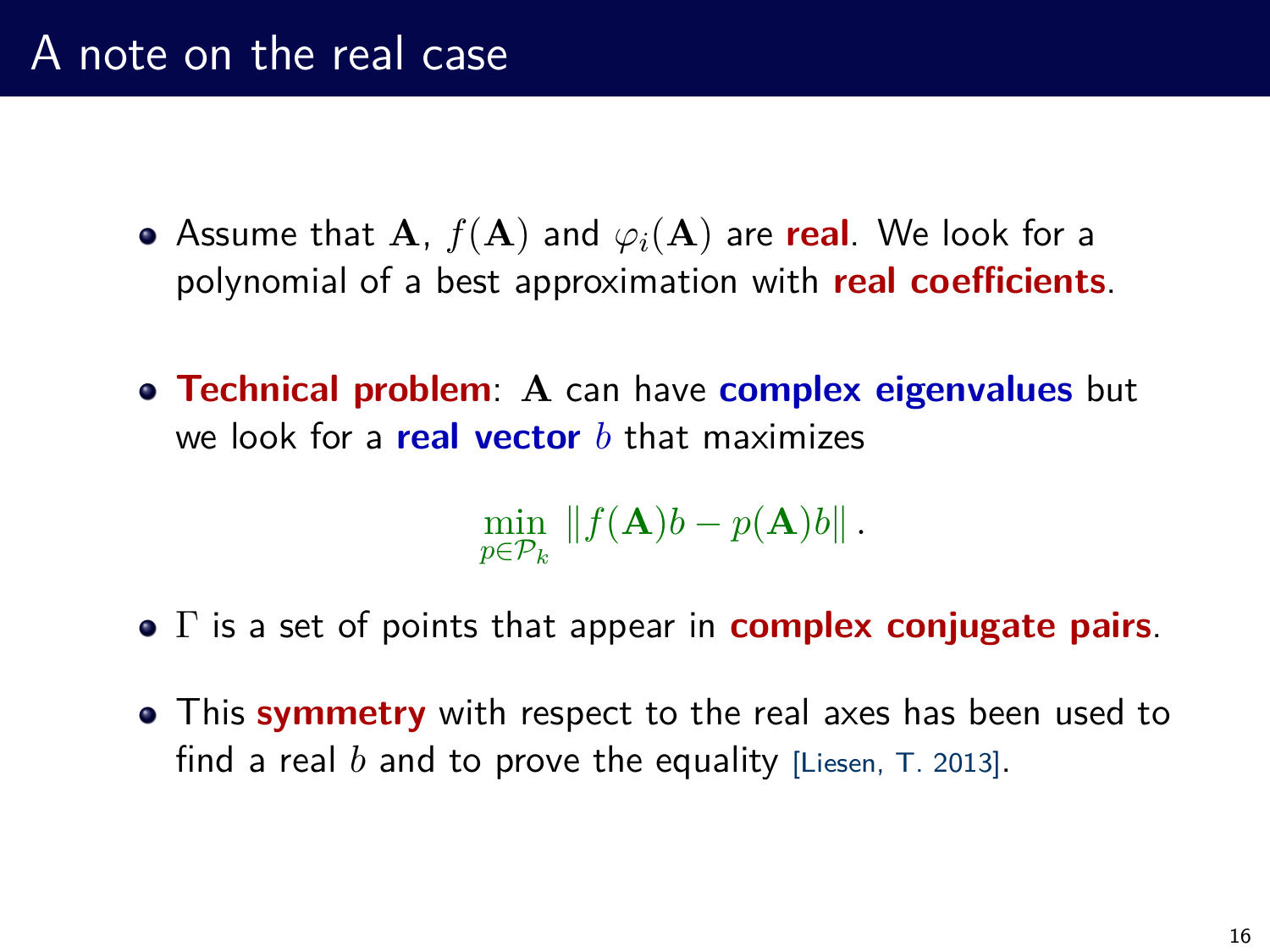# Results by Greenbaum and Gurvits, Horn and Johnson

Theorem **Extending Contract Contract Contract Contract Contract Contract Contract Contract Contract Contract Contract Contract Contract Contract Contract Contract Contract Contract Contract Contract Contract Contract Contr** 

Let  $A_0, A_1, \ldots, A_k$  be **normal matrices** that **commute**. Then

$$
\max_{\|v\|=1} \min_{\alpha_1,\dots,\alpha_k} \|\mathbf{A}_0 v - \sum_{i=1}^k \alpha_i \mathbf{A}_i v\| = \min_{\alpha_1,\dots,\alpha_k} \|\mathbf{A}_0 - \sum_{i=1}^k \alpha_i \mathbf{A}_i\|.
$$

Theorem **1991** Theorem 2.5.5, Horn, Johnson '90]

Commuting normal matrices **can be simultaneously unitarily diagonalized**, i.e., there exists a unitary **U** so that

<span id="page-13-0"></span>
$$
\mathbf{U}^H \mathbf{A}_i \mathbf{U} = \mathbf{\Lambda}_i, \quad i = 0, 1, \dots, k.
$$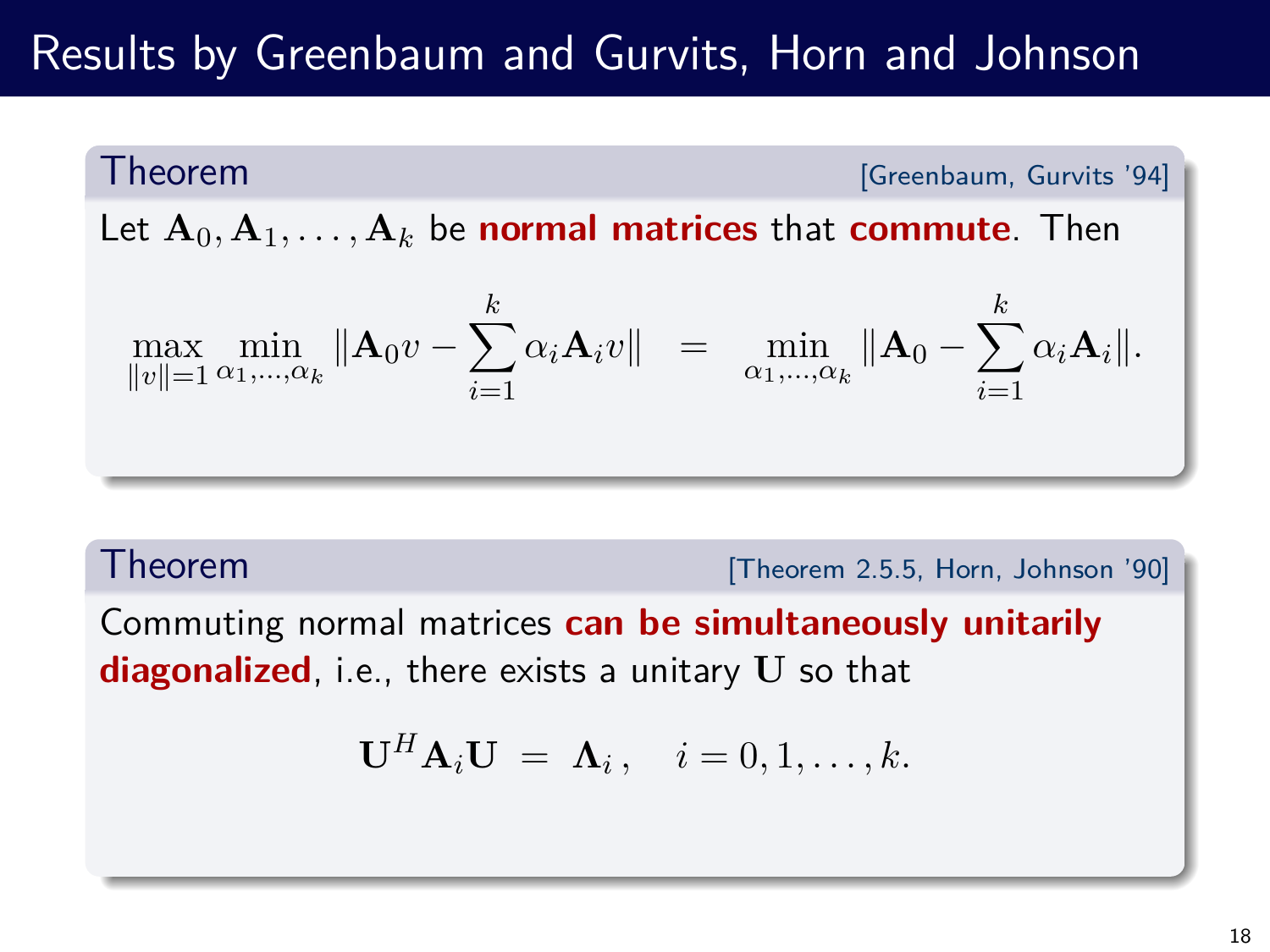## Connection to results by Greenbaum and Gurvits

Using the theorem by Horn and Johnson we can equivalently rewrite the problem

$$
\min_{\alpha_1,\dots,\alpha_k} \|\mathbf{A}_0 - \sum_{i=1}^k \alpha_i \, \mathbf{A}_i\|
$$

in our notation

$$
\min_{\alpha_1,\dots,\alpha_k} \|f(\mathbf{A}) - \sum_{i=1}^k \alpha_i \,\varphi_i(\mathbf{A})\|
$$

where **A** is any diagonal matrix with distinct eigenvalues and *f* and *ϕ<sup>i</sup>* are any functions satisfying

$$
f(\mathbf{A}) = \mathbf{\Lambda}_0, \qquad \varphi_i(\mathbf{A}) = \mathbf{\Lambda}_i, \qquad i = 1, \ldots, k.
$$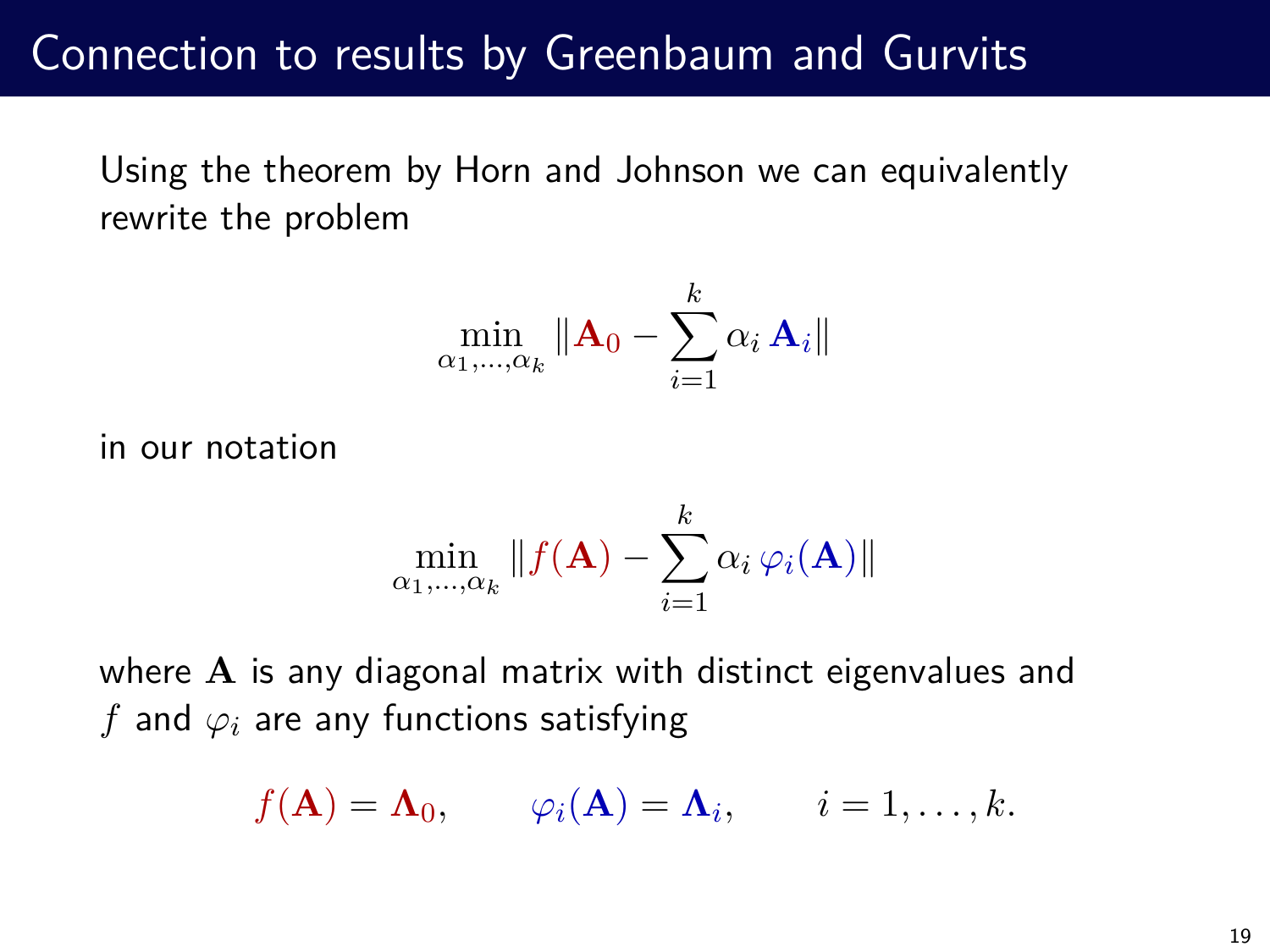- Inspired by the convergence analysis of GMRES **we formulated** two general approximation problems involving normal matrices.
- We used a **direct link** between
	- approximation problems involving normal matrices,
	- classical approximation problems

and **proved** that

 $\max_{\|b\|=1} \min_{p\in\mathcal{P}_k} \|f(\mathbf{A})b - p(\mathbf{A})b\| = \min_{p\in\mathcal{P}_k} \|f(\mathbf{A}) - p(\mathbf{A})\|$ .

**Our results** 

- represent a **generalization** of results by [Joubert '94],
- **o** offer **another point of view** to [Greenbaum, Gurvits '94].